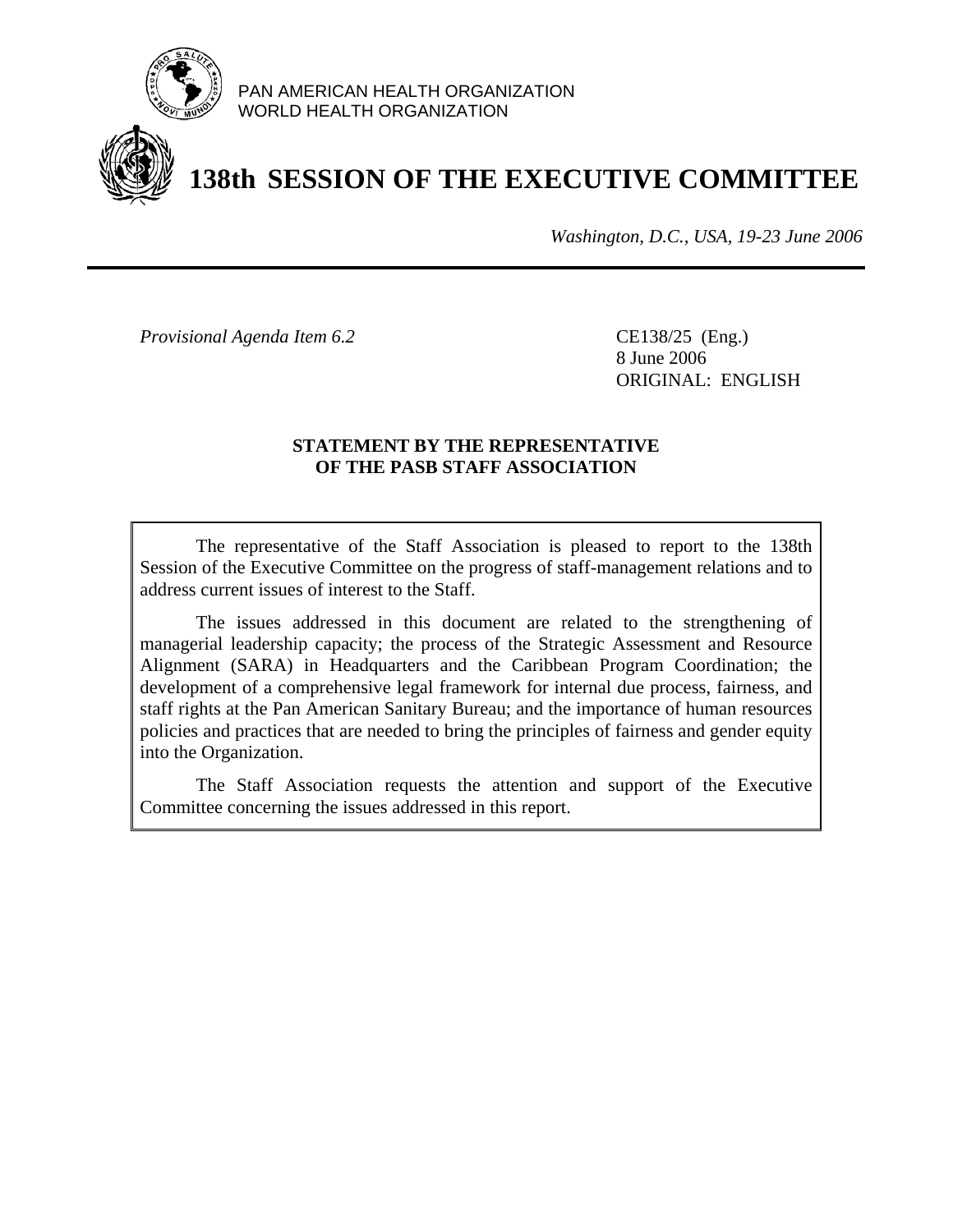### **CONTENTS**

## Page

| Developing a Legal Framework to Guide the Integrity and Conflict          |  |
|---------------------------------------------------------------------------|--|
| Ensuring that HR Policies and Practices Follow the Principles of Fairness |  |
|                                                                           |  |

Annex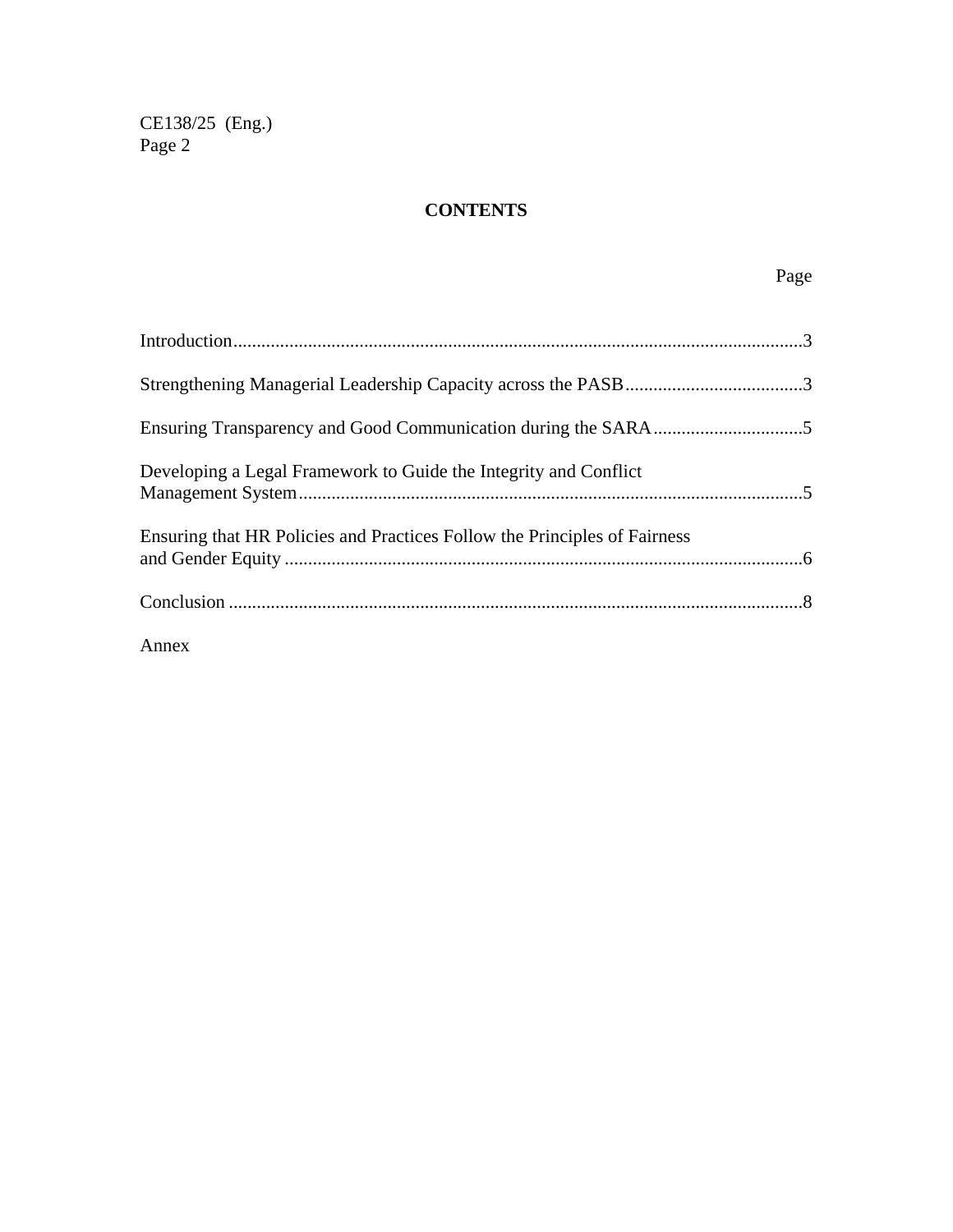#### **Introduction**

1. The Staff Association (SA) would like to take this opportunity to acknowledge the Strategic Assessment and Resource Alignment (SARA) exercise that the Pan American Sanitary Bureau (PASB) is undertaking. The Staff Association is participating, in good faith, to safeguard the interests of the staff and to ensure that the process is conducted in a fair and transparent fashion across all the PASB's organizational areas and units.

2. As we understand it, the SARA exercise has three stated objectives: (a) to ensure that clear strategic directions are in place in all parts of the Organization; (b) to strengthen existing managerial processes, and (c) to ensure the most effective use of the Organization's human and financial resources. Furthermore, we understand that its two expected outcomes are: (a) the alignment of skills and competencies with strategic and operational plans and matching contractual arrangements; and (b) the alignment of strategic and operational plans with existing and expected financial resources.

3. We also wish to acknowledge and reiterate our support for the ongoing efforts to strengthen individual and corporate accountability at the PASB. In particular, the development of a framework of ethical principles for the conduct of the Organization's business and the guidance of staff; and the establishment of clear and transparent procedures for investigating alleged breaches of the Code of Ethical Principles and Conduct or failure to declare conflicts of interest. The PASB has drafted and adopted this Code that specifically addresses both behavior and staff confirmation of understanding and compliance. Additionally, the Ombudsman post was filled in October 2005; the Ethics Officer position has been established, and we are in the process of defining the specific terms of reference for this position; and the Integrity and Conflict Management System has been proposed to address related procedures.

4. The Staff Association wishes to contribute further to this process by bringing the attention of the Executive Committee to the following issues.

#### **Strengthening Managerial Leadership Capacity across the PASB**

5. With regard to the second SARA objective of strengthening existing managerial processes, the Staff Association further acknowledges the PASB's efforts to empower staff at all levels and the establishment of an Accountability Framework to define the flow of authority, its purpose, and how managers are accountable and responsible for exercising that authority. However, we believe that focus is also needed in the area of leadership as an important part of strengthening managerial capacity in the Organization.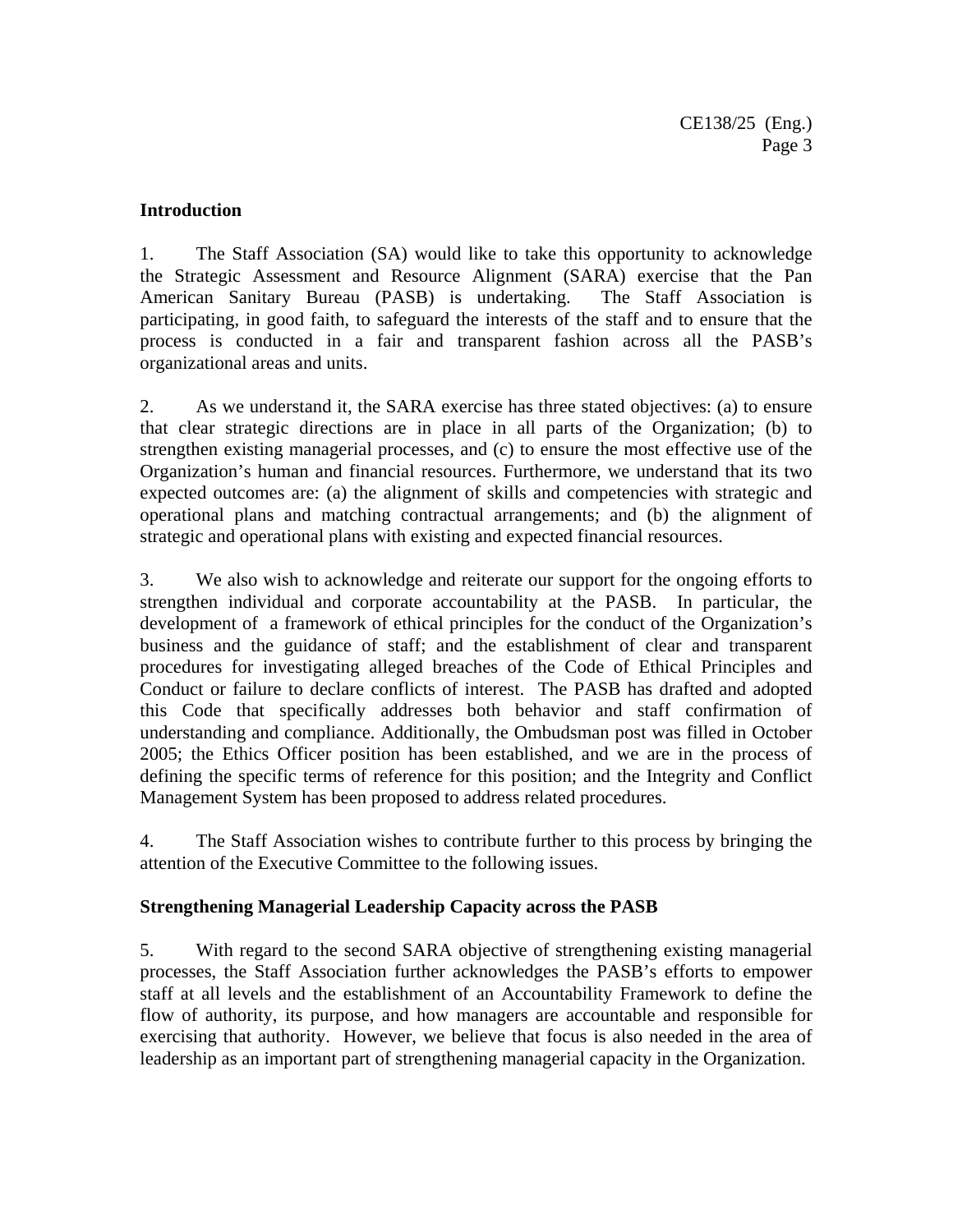6. We understand that the PASB managers have completed or are actively participating in WHO's Global Leadership Program, which is now moving into its second phase, where participants are expected to carry out individual development plans to further strengthen their leadership skills. In this regard, we wish to highlight the need to focus the attention of the program on strengthening the day-to-day management of staff; namely, giving performance feedback, dealing with conflicts, developing staff, and leading change. Managers need to demonstrate stronger skills in the "people" aspects of management and, in particular, close the gap between their words and their deeds. Far too often we find that "strong" leadership is mistaken for authoritarian and discretionary use of power, which fosters staff resentment and lack of faith in the organizational changes being implemented.

7. Managerial leadership training also needs to be complemented and supported by a robust system of performance evaluation. In this regard the Staff Association wishes to reiterate its call for the adoption of a 360-Degree Performance Evaluation System at all levels. We understand that during the training staff were exposed to that technique (360 degree) and received feedback in several areas. Such a system, which is in current practice in other international agencies and in the private sector, could provide the type of support needed to strengthen managerial leadership and further guide, on an ongoing basis, the leadership training efforts, in particular the above-mentioned "people" aspects of management.

8. In this regard, the Staff Association wishes to point out that the managers' competence leadership requirements are different for Area or Unit Managers than they are for Country Representatives or Center Directors. For instance, the complex role of the Country Representatives includes facing specific demands, as they manage both national and international staff, and increasingly will also manage subregional staff. The differences and the specific scopes of action and accountability should be reflected in the design of the profiles for both types of managers and should drive the selection process of these positions.

9. We also wish to reiterate our great concern about the practice of hiring retired staff to carry out regular staff duties. In particular, we wish to bring again to your attention that far from being discouraged, this practice has now been extended to include management positions. Besides hampering opportunities for staff development, this practice also affects the pension fund of the current staff; in this case the institutional capacity to develop new managers is also being affected. Extending this practice to fill management positions is contrary to the stated goals of the SARA exercise and also undermines fairness and transparency in the Organization.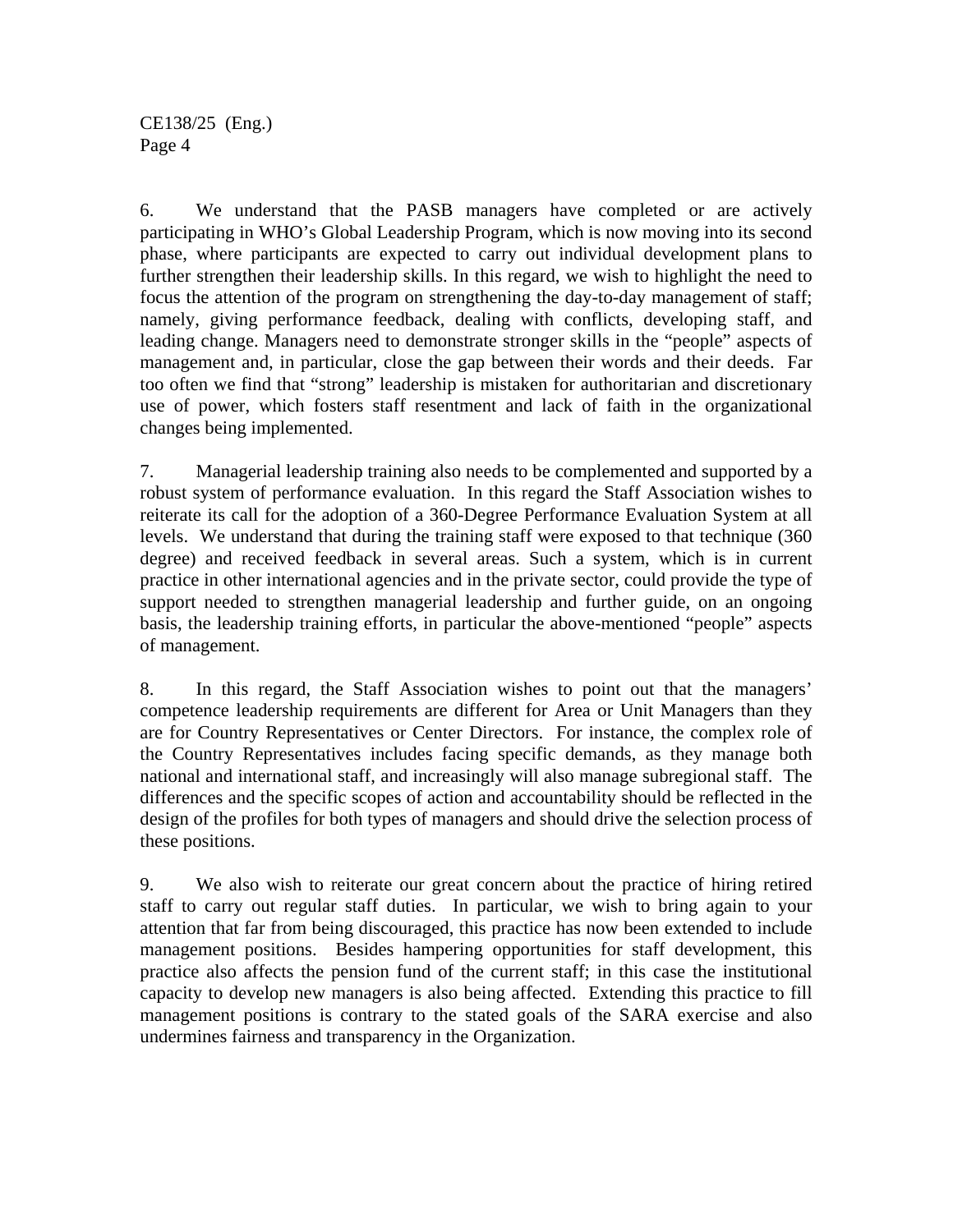#### **Ensuring Transparency and Good Communication during SARA**

10. As can be expected, implementation of the SARA exercise across the Organization has already begun to cause anxiety and apprehension among the staff. The Staff Association is actively working with the Administration to ensure fairness across the board and a level playing field for all staff, including the training program to develop certain competencies when they are identified. However, we believe that transparency and the timely flow of information are also critical to the successful implementation of the SARA and, specifically, for the reduction of associated stress for the staff.

11. The Staff Association would like to request that a communications campaign, at both the Organization and Unit levels, be implemented simultaneously with the SARA to keep staff appraised throughout its various stages. The engagement of the managers to respect the principles and the process of the SARA will be critical for the successful completion of this exercise. We further request that ample opportunities be provided, on a regular basis, to discuss progress made in this process and the implications for staff. Lastly, we believe that the implementation of the SARA should be coordinated with and supported by the Staff Assistance Services (SAS) along with other support possibilities such as the ombudsperson, who can provide counseling services to staff, as needed.

12. In another matter, but related to the purpose of ensuring transparency and consistency across the different processes under way at the PAHO Secretariat, the SA insists on the importance for the PAHO Administration to keep the staff informed on a timely basis and to respect the regulatory principles that govern the relationship between the SA and the Administration, concerning any measure and/or activity carried out at the Pan American Centers that may have an impact on the conditions of work of the staff.

#### **Developing a Legal Framework to Guide the Integrity and Conflict Management System**

13. The Staff Association also believes that although very important steps have been taken by the PASB to ensure due process, fairness, and staff rights, an overall legal framework is still needed to tie together all of the instruments that have been developed with all participants in a comprehensive fashion.

14. With regard specifically to the proposed Integrity and Conflict Management System (ICMS), we wish to point out the complexity of this mechanism, the number of actors, and instruments involved, and thus the need to develop an overall framework that provides a level playing field for staff and clear "rules of the game" for all involved. The proposed system will bring together formal and informal resources such as: the Ethics Office, Ombudsman, Human Resources Management, Legal Affairs, the Staff Association, ICMS Country Focal Point, PAHO integrity helpline, Internal Audit, and IT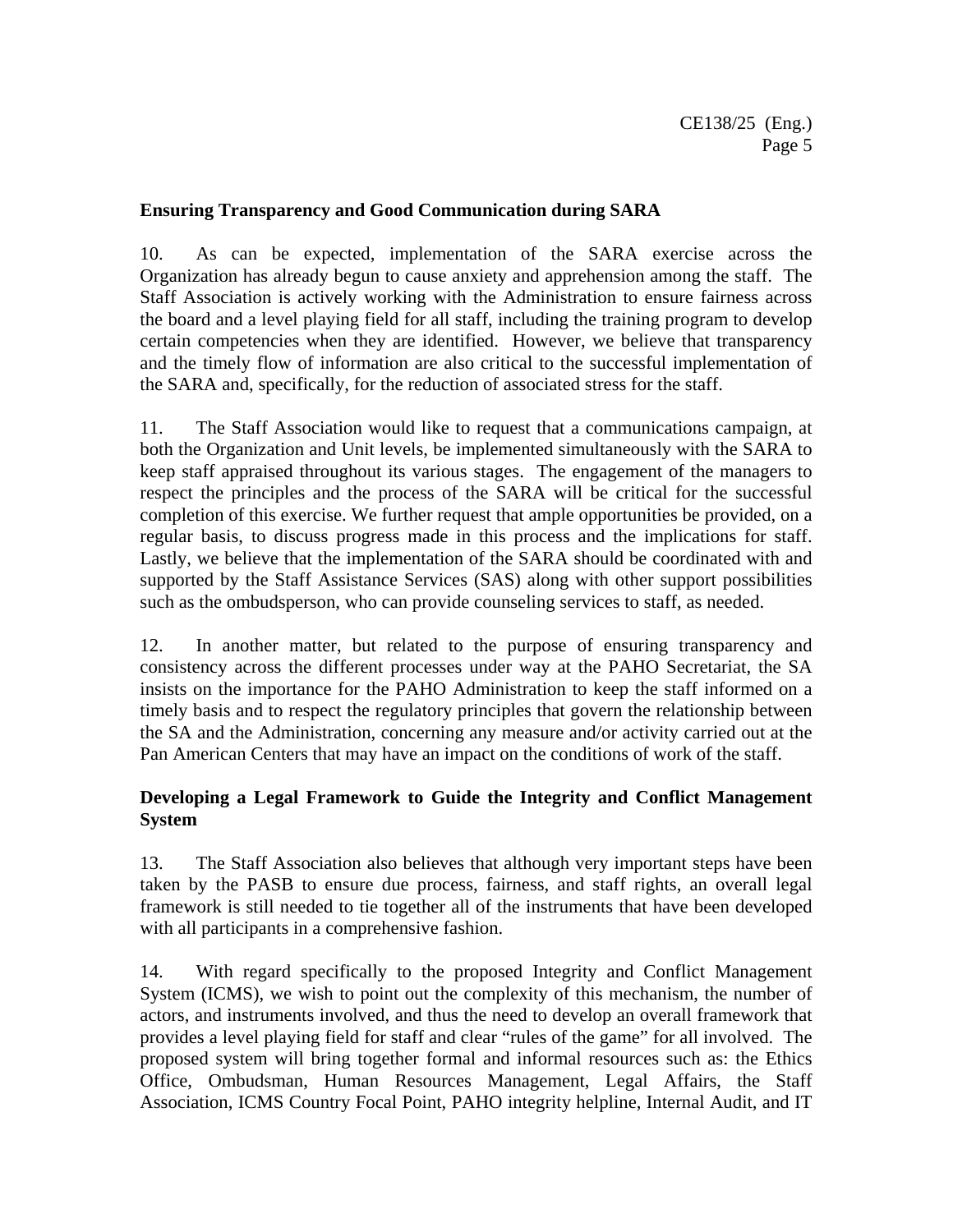Security; the Grievance Panel, and the Board of Appeal. A legal framework is needed to define the domains and interactions among the various participants, and instruments adopted, and to provide clear guidance on issues such as appeal mechanisms and legal recourse for the staff.

15. Regarding internal justice and due process, the Staff Association wishes to emphasize the importance of establishing clear rules and procedures for the investigation process; in particular, the filing of complaints, the conduct of investigations, and the application of sanctions. This would assure confidentiality and safeguard due process, fairness, and staff rights. The Staff Association stands ready to contribute further to these efforts.

#### **Ensuring That HR Policies and Practices Follow the Principles of Fairness and Gender Equity**

16. The main thrust of the SARA exercise is a comprehensive human resources (HR) review across all PASB organizational units. In this regard, the Staff Association believes that overall progress made on issues of fairness by the PASB in the last two years also needs to be reflected in its HR policies and practices in anticipation of the SARA exercise. Three aspects in particular require prompt attention: (a) implementation of the United Nations contractual reform recently adopted by WHO; (b) incorporation of gender equity in HR decisions (e.g. staff selection, distribution of the work force, benefits); and (c) revision of the current national system contracts in PAHO (national, professional, and other types of contracts) to streamline procedures and define a policy as to how PAHO will manage these contracts.

17. As a result of the UN's proposed framework of contractual arrangements (contractual reform), there are now three types of contracts which can be issued to staff on the basis of the length of their employment: continuous, fixed-term, and short-term. In the recent WHO Global Staff/Management Council (GSMC) held in April 2006, the Staff Association and Administration fully supported the guiding principles that should drive the implementation of these three types of contracts in the Organization, as the cornerstone for the contractual framework (see the Annex) and believe that monitoring systems should be established to ensure transparency, management accountability, proper HR planning, and equitable treatment of staff throughout the Organization during the implementation of the proposed contractual reform.

18. We also wish to inform the Executive Committee that an independent panel of experts has been established by the General Assembly to conduct a thorough review of the UN's internal justice system. The panel is in the midst of its assignment and changes in the PASB's personnel policy at this time may be later affected by the Committee's work since they will also be reviewing the adequacy of the rules and regulations across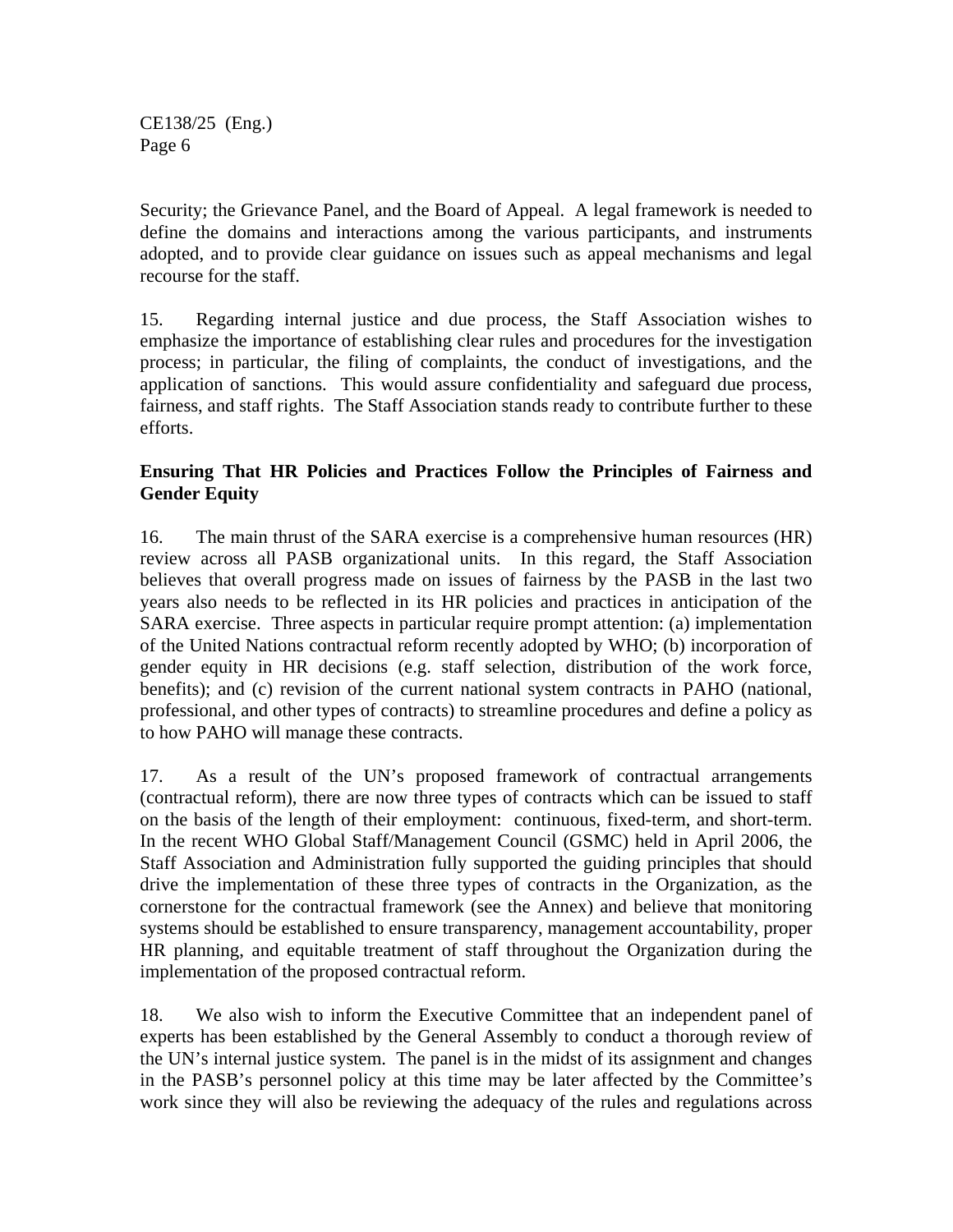the UN system. In addition, we wish to bring to your attention that while in agreement with the spirit of the reform and with the adoption of three types of contracts for all UN agencies, the Federation of International Civil Servants' Associations (FICSA) has pointed out that no matter what type of contract organizations use, abuse and misuse of contracts, notably temporary ones, is on the increase and is particularly acute in the field, where staff are more vulnerable. The Staff Association also reiterates its call for the use of competitive selection procedures throughout the Organization for temporary assignments, particularly for those appointments of six months or more.

19. On a related issue, the Staff Association wishes to highlight that current HR policies do not reflect organizational commitments to gender equity, within the framework of the 2002 WHO Gender Policy, currently being implemented in all Regions. We believe that there is a need for a comprehensive proposal on how to address gender issues in the Organization's HR policies and practices and actively promote equality not only between women and men, but also between all types of contracts in the Organization. This means all staff, including staff under non-United-Nations contracts  $(NAPs<sup>1</sup>, CLTs<sup>2</sup>, and personnel deployed from ministries of health) who work at the$ country level. As a public health organization, we have an obligation to implement within the PASB, the same actions we advocate countries to take. Maternity leave, breast-feeding time, and paternity leave, for example are benefits available only to regular staff at Headquarters. Nonregular staff at Headquarters and national staff in the countries do not enjoy these same benefits; therefore, we recommend defining and streamlining specific policies in this matter.

20. In the spirit of building trust and engaging the staff in the PAHO processes, it is important to stress to the managers in our Country Offices the importance of respecting the right of association of the staff and the mission of the Staff Association and its elected delegates. The consultation process also requires being aligned with the good practices that we have at the Headquarter level with the Administration, and accordingly with the UN system. We have cases at the country level where our elected members cannot carry out the activities of the Staff Association because the managers block or do not facilitate their work, which is very regrettable.

 1 National Professional

<sup>2</sup> Local Contracts of Work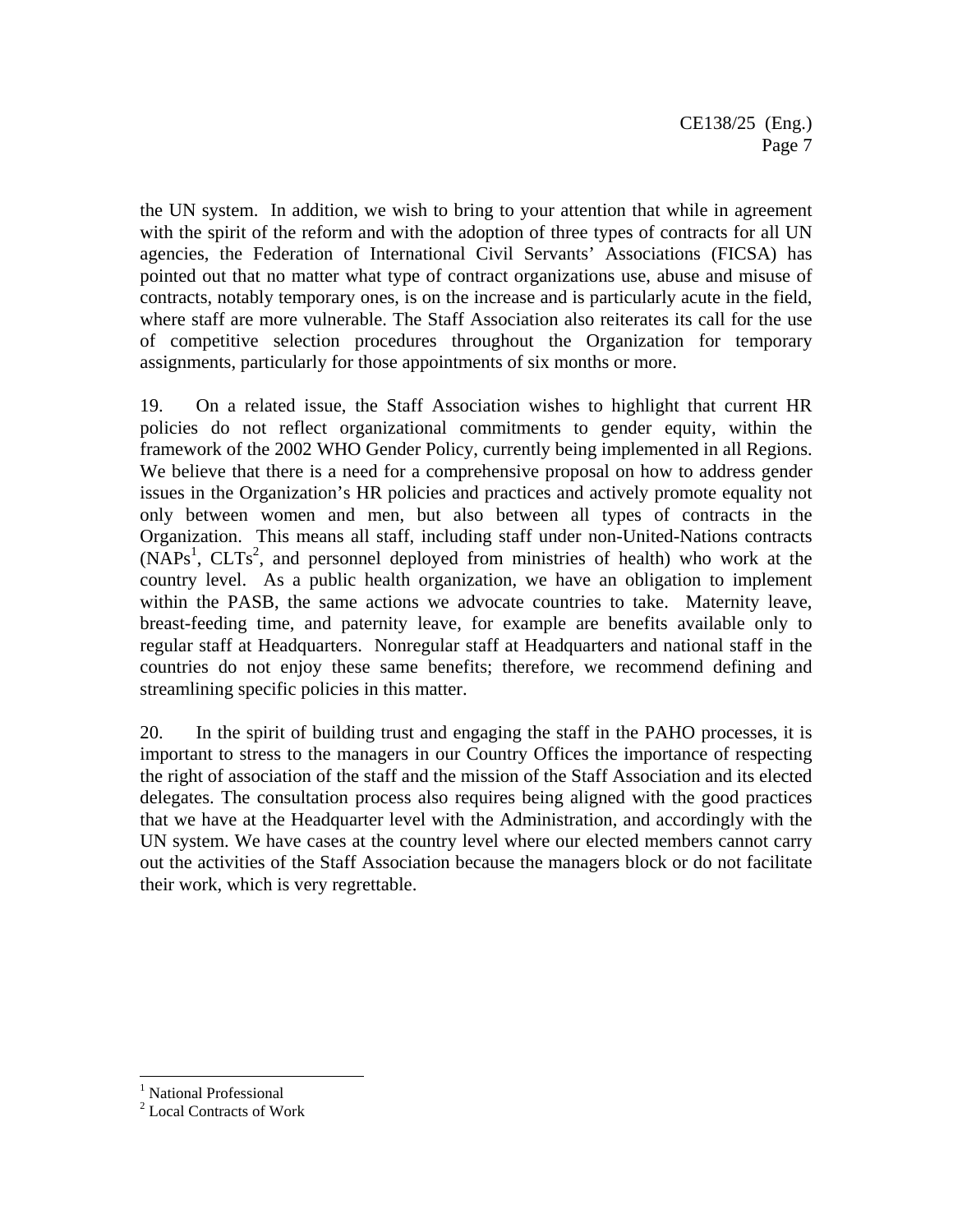#### **Conclusion**

21. The role of the PASB Staff Association is to support the application and enforcement of the principles that regulate the international civil service and the PASB's mission. For that reason we promote internal due process, fairness, and the development of a work environment that encourages good practices and rewards integrity as well as mutual respect.

22. We believe that the active participation of the Staff Association and the staff in general, throughout the process, is crucial to building trust between the Administration and staff and in ensuring transparency and integrity in all aspects of staff/management relations. Our definition of integrity is based on the premise that all parties involved have a role to play to ensure application of appropriate checks and balances, and that adequate levels of staff participation are critical to achieving meaningful and sustainable institutional goals.

23. We respectfully request the Executive Committee to comment on the issues presented in this document and to provide guidance to the Administration on the following topics:

- Strengthening staff leadership skills and accountability at all levels in the Organization;
- Informing the staff, the Executive Committee, and the Governing Bodies in a transparent and timely fashion on the implementation of the SARA exercise, the implications for the staff, and results;
- Developing a comprehensive legal framework to guide the proposed Integrity and Conflict Management System;
- Updating HR policies and practices to ensure fairness and gender equity in the implementation of the UN's contractual reform.

24. The staff of the PASB recognize and appreciate the trust placed in them by the Governing Bodies, and the SA reiterates its commitment to continue working for international technical cooperation in health and to accomplish the mandates of the Organization. We rely on the Executive Committee to continue guiding our actions for the betterment of the international civil service and the benefit of the populations of the Americas.

Annex